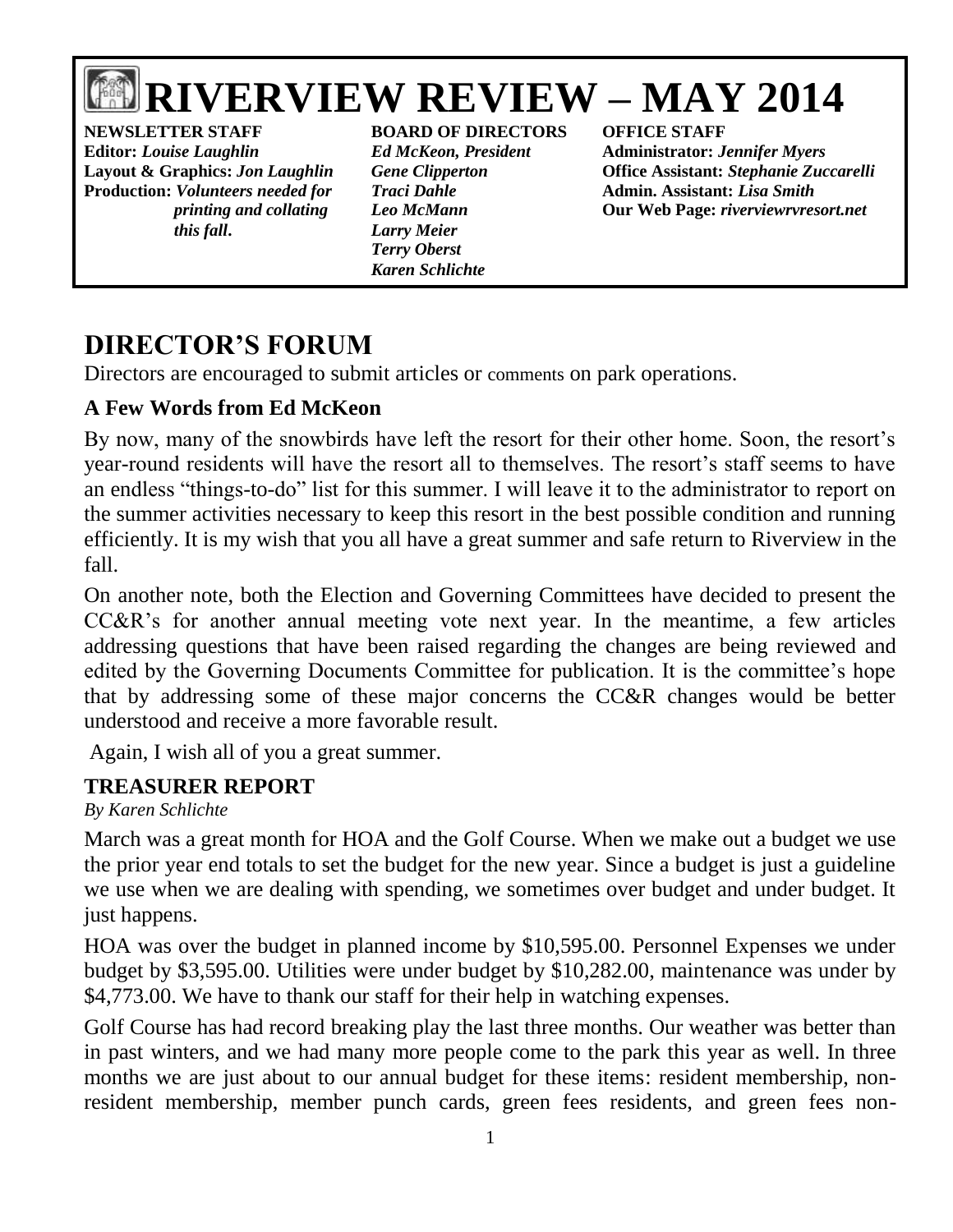resident. Over all we are \$43,504.00 better than our budget. Way to go golf course! Thank you to Lee and his staff too.

We are finally at our 85% vested in our Reserve Account. It's taken at least 13 years for us to get to this point. Reserve is at \$1,005,301.00. We have a lot of spending for 2014 that will come from this balance. The big ticket item is the roof repair, air conditioning in the Grand Room, resurface the tennis court, just to name a few.

Well it's that time of year I always hate to see come. Our winter activities are almost over and people are starting to leave for their summer homes. It's time for our "must go" parties to start to help clean out the freezer and think about leaving ourselves. It's a sad time for me. I hope everyone arrives home safely and for those of you who just came to our park I hope we will see you return and that you had a nice winter with us.

Recycle please!

### **TRACI'S TIDBITS**

*By Traci Dahle #413 (801)-971-3035 - smoki1@smartfella.com*

As I am writing this we are packing and getting ready to head for Phoenix to look at another new way to maybe do our golf cart paths that is less expensive than cement. We all are hoping that we find out this is something we can use and start putting down this summer.

I want to thank all the wonderful volunteers who made this past year such a fun and eventful year. Without all our great volunteers, this park would not be what it is.

I am glad to say we got a lot done this past season. We got the rock behind the tennis courts finally finished, we got some great imitation carpet in the new pet exercise area, we got the hill on number 3 tee box finally looking better with Riverview in the rocks. I would have rather got the metal sign that we planned but we can't get everything we ask for. We finally got some trees replace around the park and on the golf course, because we keep losing our older ones to wind, bugs or who knows what else. We hope to get some more great upgrades to the park next season it always is nice to make our park look up to date and as much of a 5 star as we can.

It is getting very quite here and most the snow birds are gone for this season. I hope everyone has a wonderful and healthy safe summer. I am still doing my traveling/update. What I do is get updates and pictures of people in the park of their events, what is happening in their life and or traveling news, then I put some of them together in a big e-mail and send it out to about 180 people in the park. So for anyone that wants to get on my list and just receive the updates and or also please send me your things. Then just send me a e-mail and I will add you to the list.

### **ADMINISTRATOR'S REPORT**

#### *By Jennifer Myers*

**Riverviewrvresort.net** is our renovated website. There is no need for a password as all of the documents are public information. The site has two main purposes; to promote the park on the internet and provide information to the residents and renters. As there will not be newsletters published in June, July and August, you can get up to date park information on the website under the category "Manager Updates".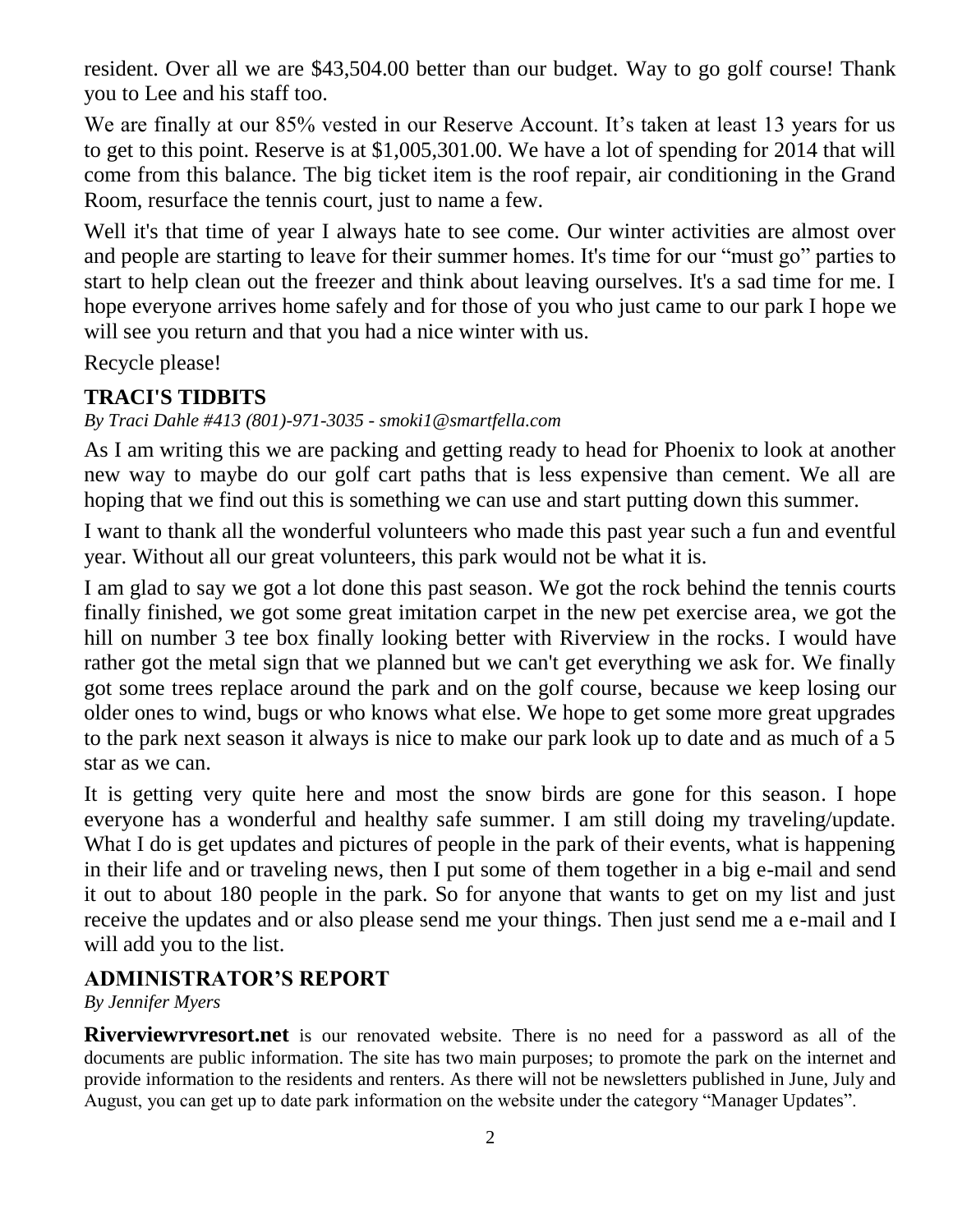#### **Overview:**

The home page has a general park description with a pop-up location map and contact information. There are eight other categories.

GOLF COURSE: Photos of the golf course and fee schedules

FACILITIES: Photos of Riverview facilities including the RV storage

REAL ESTATE: Resident ads for Real Estate sales or rentals with a pop-up of the park map Printable documents for Park Model and Lot Rentals. There will be a monthly fee for running the ad.

ACTIVITIES: Photographs of current activities and events with a pop-up of ongoing park events

NEWSLETTER: Current newsletter with seasonal archive with a pop-up of the current activities calendar

BOARD MTG. MINUTES: Current minutes with seasonal archive

DOCUMENTS: Rules and Regulations, CC & Rs, Property Improvement, etc. It will include the park phone book. If you don't want to be listed be sure and notify the office.

MANAGER UPDATES: Current and future park conditions and notifications such as pool closure or water shut-off, especially during the summer.

Thanks to Jon Laughlin for designing the web pages and managing the project to its completion. Stephanie will now be the administrator of the website and as a reminder, notify her if you do not want your telephone number to be published on the web page.

The office summer hours will begin on May 12, 2014 and will continue until September 26, 2014. The hours will be 7:00 a.m. - 3:30 p.m., closed from 12:00 p.m. - 12:30 p.m. for lunch. September 29, 2014 we will resume regular hours.

I would like to give a special shout out to Florence Cooke and Kay Rauch. They have put many years into printing and putting together the newsletter. We thank them for the hard work and dedication. We will now be looking for volunteers to help with this task. If you're interested, please see the office staff.

The issue of parking over the sidewalk and out into the road has been increasing. CC&R 2.2 states, *"All lot owners shall provide adequate parking, as defined in The Architectural Control Committee's Property Improvement Rules. All road licensed vehicles and non-public roadway vehicles shall be parked only within the boundaries of owner's lot."* Please make sure that your vehicle is not hanging over the sidewalk as this creates a safety hazard for the walkers and bike riders.

Everyone have a safe and happy summer!!!

### **STEPHANIE'S REPORT**

Thanks to Kay Earnst for the nice large clock in the Pool area and we need volunteers for the printing and collating of the newsletter this fall. Get Well Wishes To: Jim Moore ...............................................Lot #173 Jim Bangay.................................................Lot #84 We extend our condolences to the residents who have lost family members. Rodney & Gloria Hirschi...........................Lot #77

### **BIG HEARTED HOMEOWNERS**

All of our donated medical equipment has been gifted to various Organizations. You may contact any of the designated locations by phone and reserve them at no cost.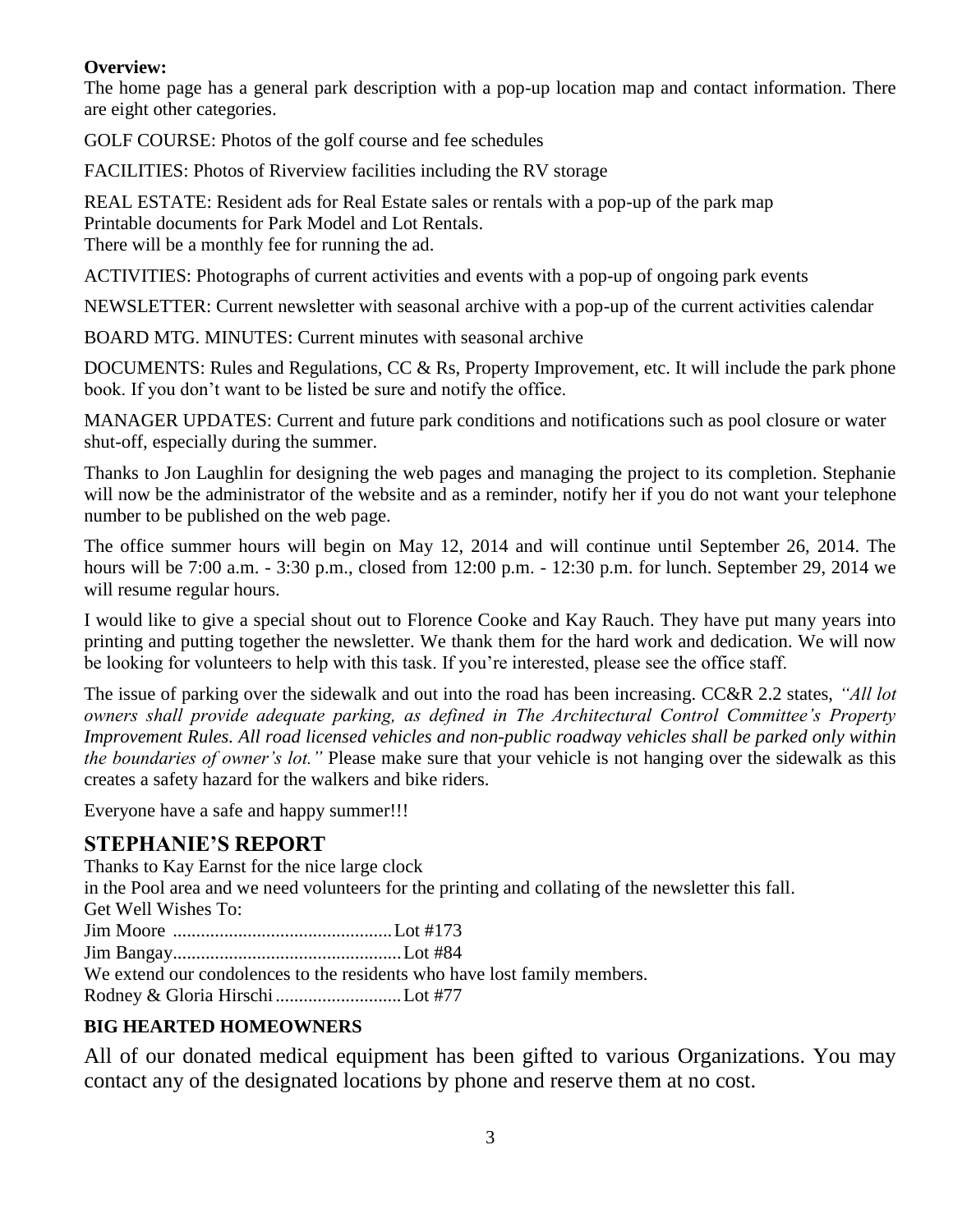Thanks again to the residents for their donations #574 Runkle, Jim & Pat, #479 Oberst, Terry & Sherry #460 Reinbolt, Gary & Dee #230 Smith, Frank & JJ #35 Masseau, Larry & Carolyn, #604 Brown, Dave & Donna all donated to the candy fund for the counter. Thanks to all of you for your generosity.

### **THE NEEDLERS**

We meet to socialize while we work on projects like Knitting, Crocheting, Embroidery, Cross-stitching or any needle art.

This year you can learn to knit or crochet by joining me as I teach you how to knit and/or crochet an afghan. These afghans are made by joining blocks together. Each block will teach you new and different stitches. By the time you complete all the blocks you will be an experienced knitter and /or crocheter. There are no time limitations. You may work on this at your own pace. I will guide you all the way.

I will also help/teach you other projects if the afghan does not interest you. Just bring your own pattern(s) or explore some of mine. Looking forward to "needling" with you. Supplies list is in the bulletin board in Craft Room.

Tuesday 10:00-12:00 Craft room *Teresa Simmons #470 480-370-5449*

### **FYI**

Current magazines are welcome in the library, please take older issue to recycling

Please return all DVD's & Video Tapes, Please be kind and return

Please remember the speed limit is 15MPH

Please fill out a departure notice in the office before leaving for home.

### **THE MAIN GATE**

*By Mel Maritz*

The Courtesy officer reminds our residents that they may need to get the new stickers for your windshield. We will continue to stop you at the gate to remind you. The reason this is so important is that people have given their old stickers to family or friends or left them on their car or when they get a new car. For these reasons we get new stickers every couple years.

We have our new caution signs just below the two stop signs at the main gate. We also are going to replace the iron posts on the stop signs and install the signs on white 4x4 posts. Jon Laughlin photographed the entrance into the gate and enhanced the photo to include the posts and I think this will bring more attention to the stop signs.

For all of you who are stopping at those stop signs, Thank you very much.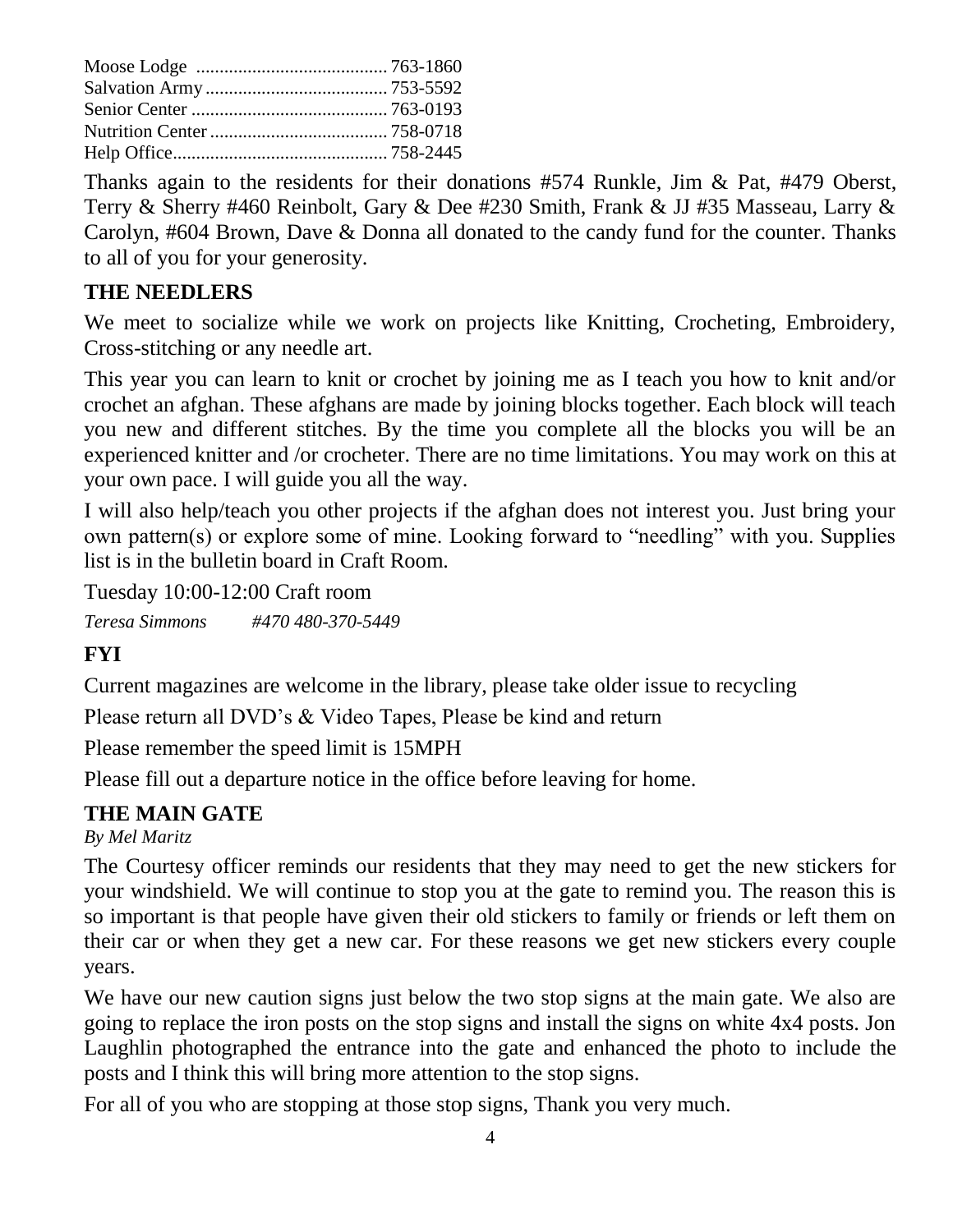Please keep in mind, if you have guests or family coming to visit you must call the gate to request a pass. If you do not we will not allow them to enter the resort and that is not something we enjoy. We have had several occasions when family or guests want to surprise a resident without the resident knowledge.

The best we can do is to have them call the resident and the resident call the gate. Please understand the policy was created by the residents to keep unwanted guests and even in some cases family out of the resort. Thanks for your cooperation and if the courtesy team can assist you with something, call us our number at the gate is 928-758-7234

### **OCTOBER HALLOWEEN DANCE**

### *By Traci Dahle*

We had our meeting for next October, planned the food and we know who the band is. I will put the final details in the September newsletter. We always like to give everyone a heads up on the theme so when you are home you can plan your costumes during the summer if you need to work on them early. So get your sheets ready for the Ghosts, Goblins and Toga Halloween Dance!!!!!!!!!!!!!!

### **PRO SHOP COMMITTEE**

### *By Ken Dahle, Pro Shop Committee chair*

We had our last Pro Shop Committee meeting on April 4th and scheduled our next meeting for October 3, 2014 and our next barbeque for October 24, 2014.

Our next cart path fundraiser will be November 7, 2014 and will be another Glo Ball night tournament called "When Pigs Fly: Clyde and Lez will have a great fun event and will fill us in on the details next fall, keep this date on your calendar, Clyde, Lez and their committee always has some fun ideas for our enjoyment.

We now have \$16,293.00 in our "cart path" fund. The BOD approved the concept for completing Phase 1. A group is traveling to the Phoenix area to investigate a new type of material which is less expensive than concrete and easy to maintain. We will be back after this newsletter is out, will let everyone know what was decided.

We hope to be able to do Phase 1 when we re-seed in the fall.

We voted to make some minor changes to our "Mission Statement" and "Duties and Responsibilities" to bring them up to date.

Have a safe and happy summer and looking forward to next fall.

### **RIVERVIEW SUMMER ACTIVITIES**

*By Linda Summerville*

These events will have sign-up sheets to ensure enough interest by residents. If there are less than 20 sign ups the event will need to be cancelled. Please contact Tom Tiritilli 928-758- 1407 if Happy Hour is cancelled.

Following is the list of scheduled activities for the months from May – September. The names following each event are those that expect to be available to work on that date or who said available whenever. If you need to make a schedule change please contact fellow team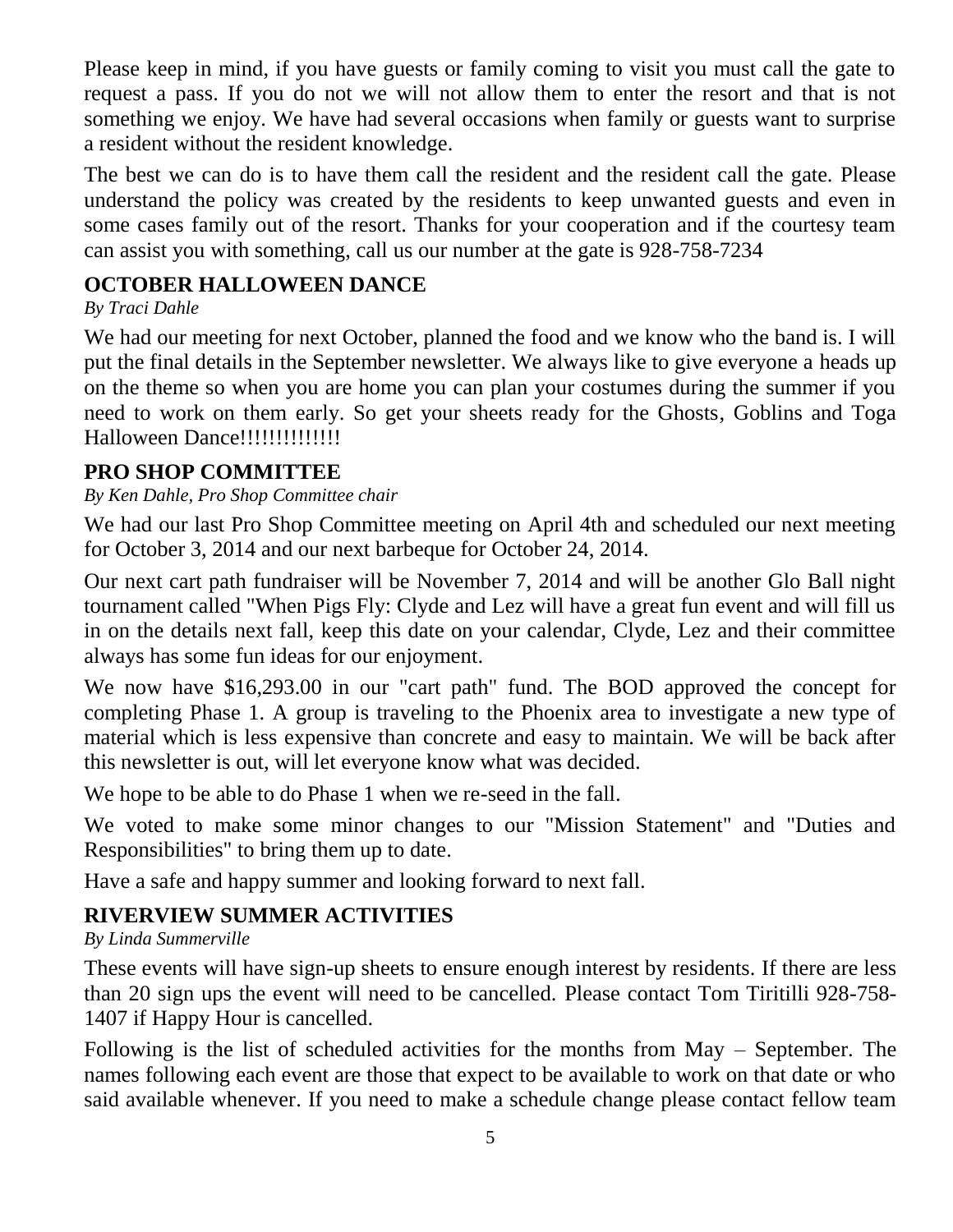member. If you are available to help at any time please do not hesitate to contact team members.

Some changes to initial menus have been made. This was done for the ease of tasks for those whom have volunteered.

Jim Runkle will have the cash to cover costs – receipts need to be provided.

### **Calendar:**

**May 9th** Mother's Day Recognition

(Husbands and Guests welcome) – Salad Bar – Noon –Bring salad to share – meat will be provided. – Delma/Ethel Crayk/Juli Kosov/Howard Wilburn

**May 17th** – Strangers – Happy Hour - Snack Night – Fruit, Veggie Trays, Chips and Dip – Jim/Pat/Terry Oberst

**May 26th** – Memorial Day Tribute – Program 10:00 AM, followed by Sandwiches and Punch – Delma/Maria Hartmann/Ethel Crayk/Terry Oberst

**June 13th** – Friday 2:00 PM – 5:00 PM Karaoke – Chips n Dips – Will/Jill

**June 21st** – Strangers - Happy Hour – Pizza and Salad – Papa Johns?/2 pieces per person - Will/Jill/Susan Cornell/Marilyn Nelson?

**July 12th** – Strangers – Happy Hour – Smiths Chicken – (contact manager in Deli Department on Hancock – avg. 2 pieces per person- we usually just pick up ourselves as is warmer she will assist with all you need call by Wednesday prior to HH) Steve/Phyllis Wilburn /Susan Cornell/Marilyn Nelson/Juli Koslov

**August 16th** – Strangers – Chicken Salad/Croissants – Jim/Pat/Wilburns/Dottie/Vince/

**September 9th** – Strangers – Happy Hour – Hamburger and Chips Jim/Pat/Susan Cornell/Barbara Robinson

**September 21st** - Champagne Brunch – 9:00 AM – 11:00 AM – Florence Cook/Delma/Gailen /Sharlene/Delma/Jim/Marilyn

(These events are based on headcount from sign-up sheets)

### **Summer Activity Committee Team**

| Delma Turgeon                                 | Lot 690   | 928-704-1620 |  |  |
|-----------------------------------------------|-----------|--------------|--|--|
| Jim/Pat Runkle                                | Lot 574   | 928-201-9685 |  |  |
| Linda Sommerville                             | Lot $69$  | 989-750-5399 |  |  |
| Will McGregor/Jill Kohler and*Dottie Casteldo |           |              |  |  |
|                                               | Lot $4$   | 541-999-0788 |  |  |
| <b>Vince Rosauer</b>                          | Lot $545$ | 702-274-1036 |  |  |
| Steve/Phyllis Wilburn Lot 594                 |           | 509-886-2008 |  |  |
| Maria Hartman                                 | Lot 547   | 928-763-8193 |  |  |
| Jim/Kay Keller                                | Lot $55$  | 928-234-2343 |  |  |
| *Juli Koslov                                  | Lot $64$  | 928-277-9887 |  |  |
| *Howard Wilburn                               | Lot $32$  | 206-949-8619 |  |  |
| Marilyn Nelson and Sharlene                   |           |              |  |  |
|                                               | Lot $68$  | 928-758-5261 |  |  |
| Gailen Hiatt                                  | Lot $453$ | 928-219-5075 |  |  |
| <b>Susan Cornell</b>                          | Lot 680   | 810-522-7949 |  |  |
| <b>Terry Oberst</b>                           | Lot 479   | 509-868-4960 |  |  |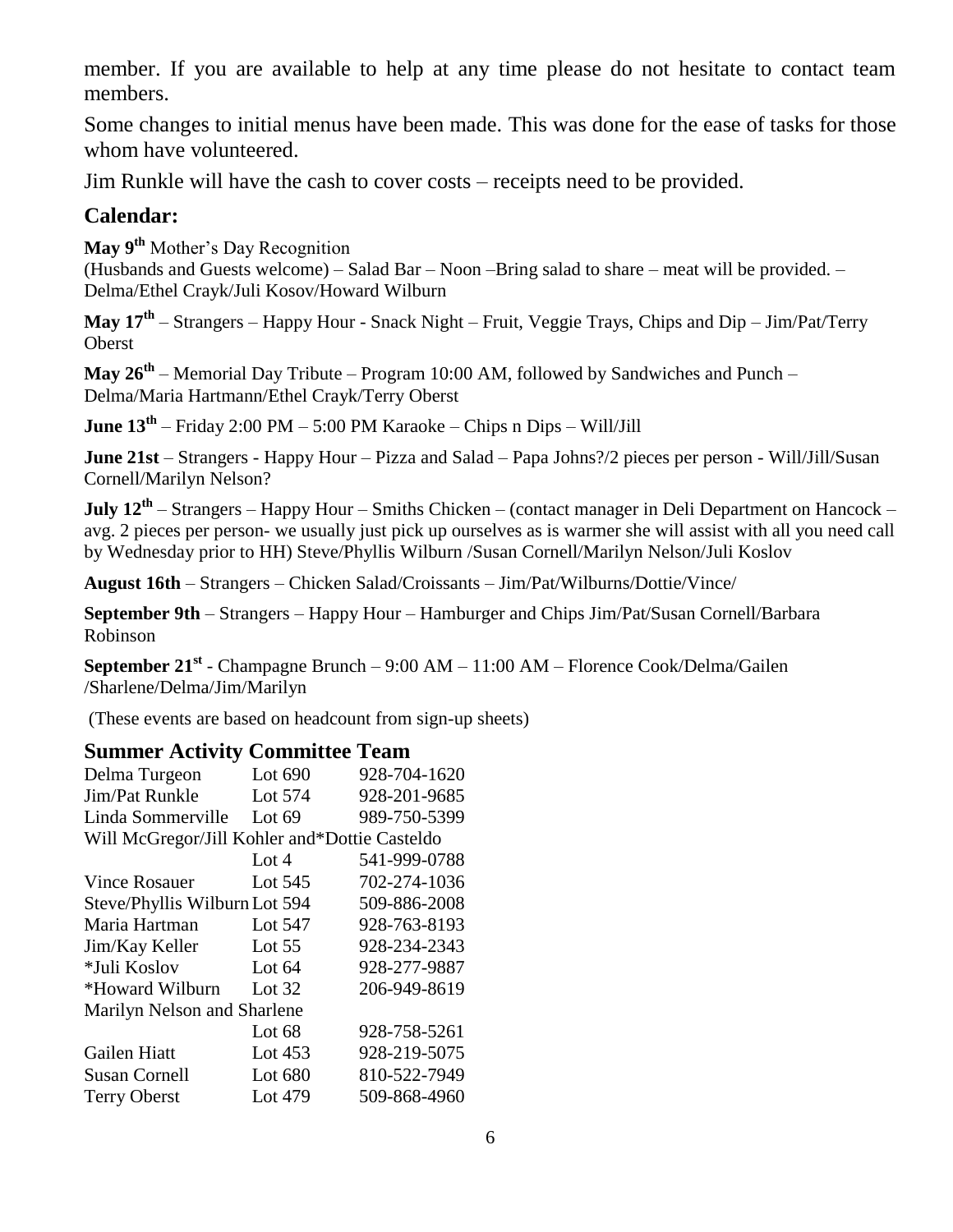| Ethel Crayk               | Lot 118   | 928-758-3984 |
|---------------------------|-----------|--------------|
| Barbara Robinson          | Lot $520$ | 520-548-3886 |
| *Ron/Doreen Hansen Lot 47 |           | 928-542-6905 |

\*please contact to verify available to work specific dates. Schedule created on those that provided available dates and those that did not

### **FROM THE GOLF COURSE**

#### *By Doreen Hansen*

It has been eerily quiet around the park and the golf course lately. Many people have headed to their summer residences and they are definitely missed. We wish them all a happy and healthy summer!

The leagues have ended for the season. Throughout the season, Jon Laughlin and I include the results in the monthly newsletter and they are added to our Facebook page each week. If you haven't already "liked" the golf course on Facebook, you can do that by finding Riverview Resort Golf Course, Bullhead City, and click on the "Like" button. You will stay updated on activities, course condition, tournaments, league and tournament results, and other golf course information. When a new article is added, it should show up on your FB page! Check it out!

I would like to take this opportunity to thank all of our volunteers who have worked to make this course the best Par-3, 9-Hole course in the area – and top notch over some of the 18 holers! We are consistently complimented by outside players - golfers who find us "on their way by," those who've played here for years, those who have recently "discovered" us, and our own park residents - on the condition of our course. Our Pro Shop volunteers have been so wonderful – always ready to do whatever needs to be done to assist our golfers and to give a hand to Lee and myself with anything we need. We thank you so much for giving your time and your heart to the golf course. You are much appreciated! We really cannot thank you enough…

We did have a couple "post-season" holes in one – Bob Soby and Ruby Wheeler! Congratulations to you both!

We realize the course is a beautiful place to take a walk, and convenient to cut across; however, please do not walk on, or cut across, the course from dawn to dusk – for your safety. Also, dog owners – please do not walk or allow your dog on the golf course *at any time!* Thank you for your consideration!

### **APRIL LEAGUE RESULTS**

*By Doreen Hanson*

#### *Men's Day, April 2*

1st Place: Chuck Vanfossan, Bill Robinson, Dale Chabot, Ron Pajak 2nd Place: Dennis Davies, Jerry Fry, Dale Watson, Gordon Parlette 3rd Place: Larry Larson, Tom Bighaus, Jack Sedgwick, Bill Jandt *Scramble, April 3*

1st Place: Chuck & Julia Vanfossan, Bill & Viv Sharp, Dave Baublitz 2nd Place: Jerry & Gloria Carbert, Larry Meier, Bob Meier, Sally Barrow 3rd Place: Charlie Clark, Mac & Sue Johnson, Ken Stripling, Doreen Hansen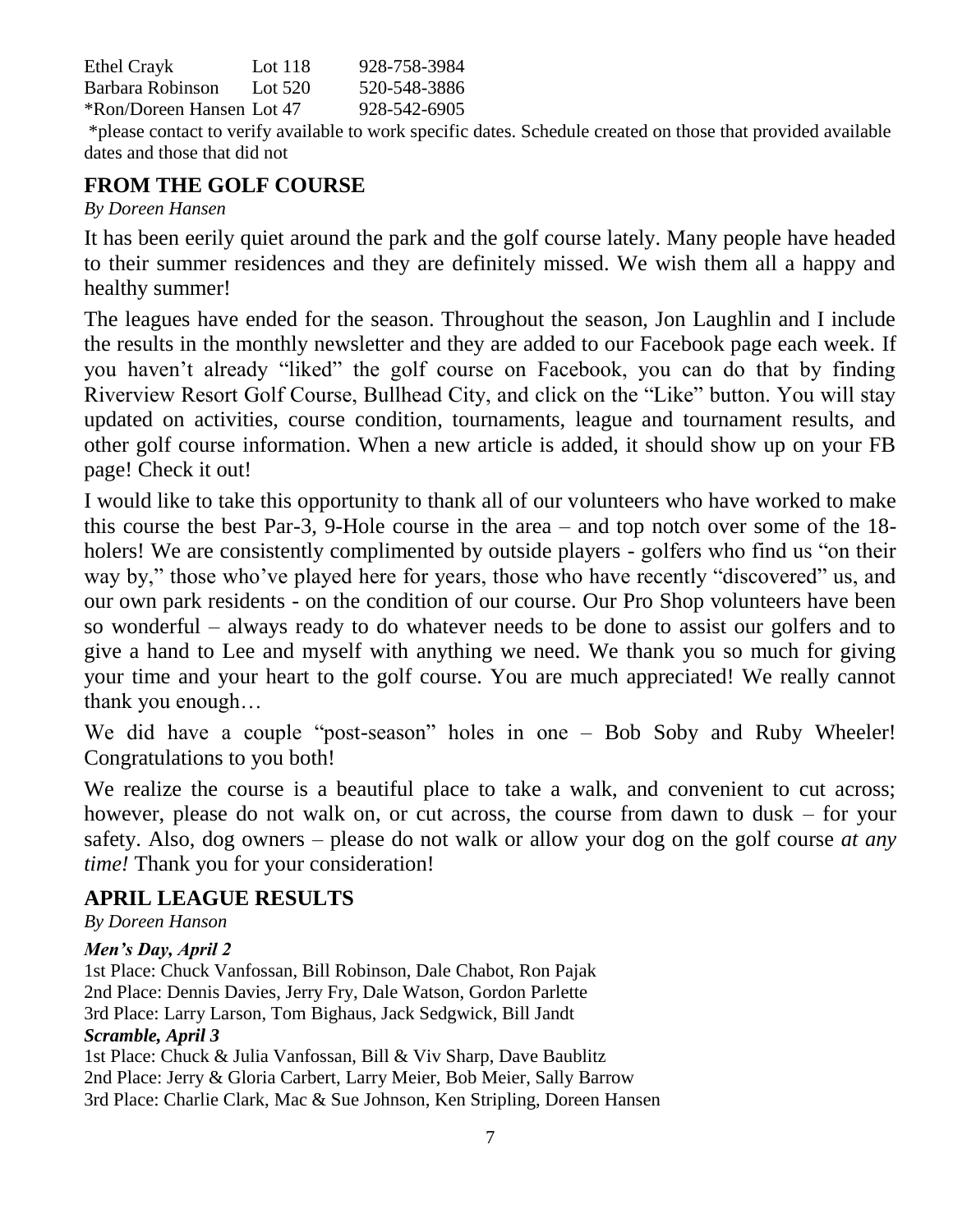4th Place: Bob & Sally Soby, Ron & Arlene Shrode, Dave Moon 5th Place: Pat Matlock, Don Hawley, Dee Hunter, Jack & Betty Sedgwick Long Putt: Ruby Wheeler Women's KP: Tracee Matkowski

Men's KP: Bob Soby

#### *Men's Day, April 9*

1st Place: Larry Meier, Jim Dombroske, Bill Brown, Bill Jandt 2nd Place: Bob Soby, Dave Moon, Eddy Wood, Dennis Davies 3rd Place: Harold Bouse, Tom Bighaus, Rod Blain, Jon Laughlin Long Putt: Dennis Davies KP: Jim Dombroske

#### **HOLE IN ONE – Bob Soby!!**

#### *Scramble, April 10*

1st Place: Ken Stripling, Jim & Myla Dombroske, Don Hawley 2nd Place: Emmet & Billie Moberg, John & Gayle Montgomery 3rd Place: Harold Bouse, Dave Lind, Dean Willson, Mel Maritz, Ruby Wheeler 4th Place: Bill Robinson, Charlie Clark, Gordon Parlette, W.D. Allen, Marion Grigoni 5th Place: Dick Esch, Dave Shaw, Tony & Joanne Winder, Sally Barrow Long Putt: Bill Brown Women's KP: Betty Sedgwick Men's KP: Dennis Davies

#### *Men's Day, April 16*

1st Place: Chuck Vanfossan, Bill Robinson, Mac Johnson, Derv Fortenberry

2nd Place: Harold Bouse, Bill Sharp, Terry Oberst, Dave Moon

3rd Place: Jim Dombroske, Dean Willson, Ken Stripling, Bill Jandt

Long Putt: Ken Stripling

KP: Chuck Vanfossan

#### *Scramble, April 17*

1st Place: Clyde & Les Grosz, Jack & Betty Sedgwick, Ken Stripling 2nd Place: Harold Bouse, Mac & Susan Johnson, Ed Jess, Bob Meier 3rd Place: Don & Margit Gibbons, Derv & Dona Fortenberry, Jon Laughlin 4th Place: Ken & Traci Dahle, Tom Bighaus, Marion Grigoni, W.D. Allen 5th Place: Ron & Doreen Hansen, Ron & Nita Hatcher, Ruby Wheeler Long Putt: Nancy Willson Women's KP: Ruby Wheeler (Hole in One!)

Men's KP: Chuck Watson

### *Men's Day, April 23*

1st Place: Don Gibbons, Tom Bighaus, Leo McMann, Jerry Fry, Bill Brown 2nd Place: Harold Bouse, Dean Willson, Gordon Parlette, Tony Winder, Steve Wilburn 3rd Place: Rich Keana, Jack Sedgwick, Eddy Wood, Dave Moon, Bill Robinson Long Putt: Leo McMann

#### KP: Rich Keana

#### *Scramble, April 24*

1st Place: Dave Shaw, Dick Esch, Ron & Nita Hatcher, Tom Bighaus 2nd Place: Ken & Traci Dahle, Larry Meier, Gordon Parlette, Ruby Wheeler 3rd Place: Bob & Sally Soby, Clyde & Les Grosz, Jim Espinoza Long Putt: Margit Gibbons Women's KP: Betty Sedgwick Men's KP: Chris Peterson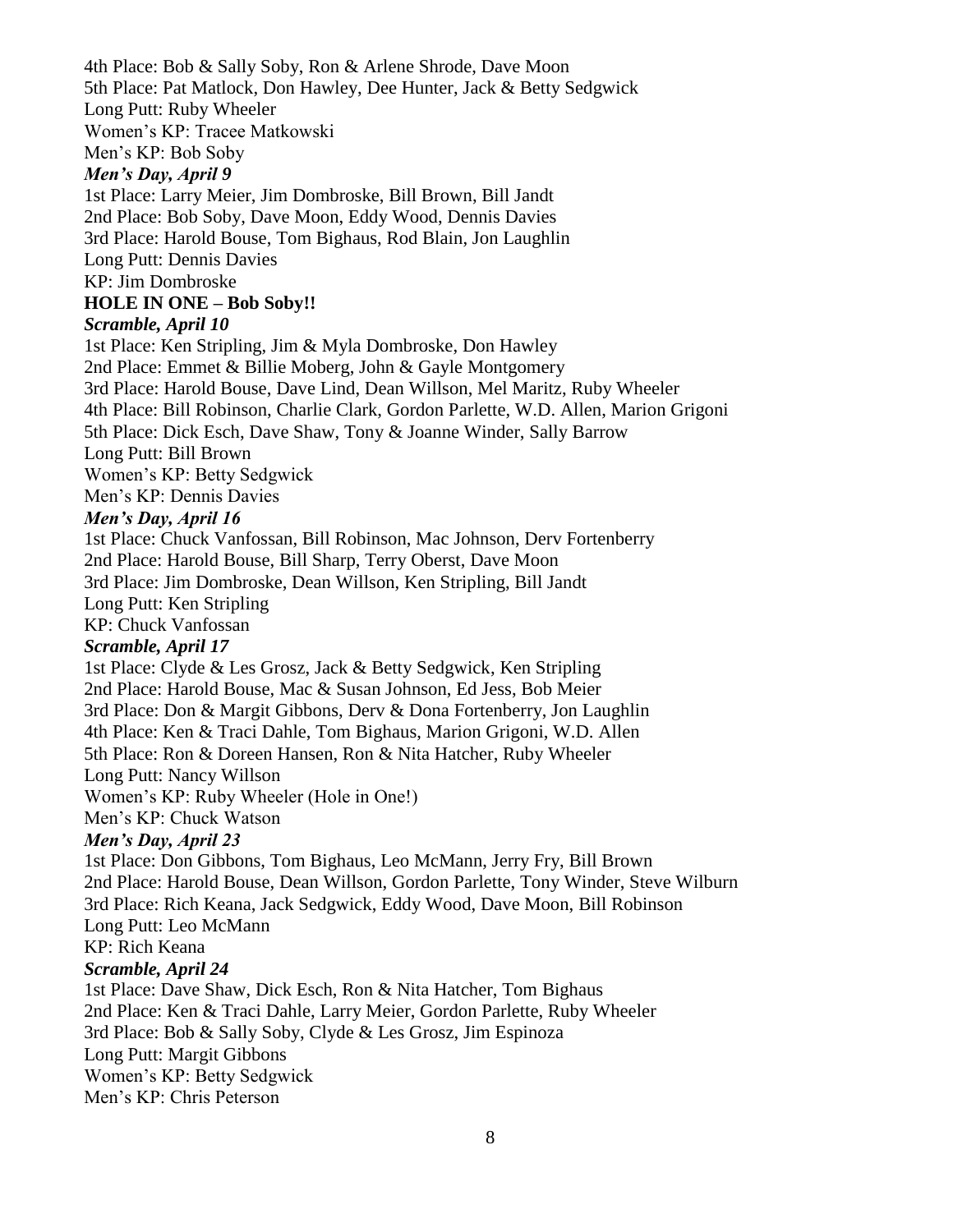### **RIVERVIEW BOWLING**

*By Art Engen*

We had a very exciting finish this year with a tie for 1st. Place and a 1 game roll-off to determine the winner for the season. The roll-off was also very close having only 31 pins for the final scores with the Alley Cats in  $1<sup>st</sup>$  place and Straight Shots coming in  $2<sup>nd</sup>$ .

Good job everyone.

High series handicap for the men is  $1<sup>st</sup>$  place Doug Erickson with Larry Woll in second. Marilyn Nelson hung on to  $1<sup>st</sup>$  for the women with Florence Cooke in  $2<sup>nd</sup>$  place

High scratch game is Dominic Messina and Larry Meier in a tie for  $1<sup>st</sup>$  place for the men. For the women is Karil Nieson in  $1<sup>st</sup>$  place and Laurie Ech in 2nd.

High game handicap1st place goes to Robert Cambell with Warren Ech taking  $2<sup>nd</sup>$  place.

High series scratch  $1<sup>st</sup>$  place goes to Leo McMann and  $2<sup>nd</sup>$  to George Mayer for the men and Phyllis Wilburn  $1<sup>st</sup>$  place with Patty Troup in  $2<sup>nd</sup>$ .

High series handicap for team goes to Alley Cats in  $1<sup>st</sup>$  place and WD forty in  $2<sup>nd</sup>$  place.

High series scratch to O'Learys 1<sup>st</sup> and Gutter Dusters in  $2<sup>nd</sup>$ .

High game handicap goes to Pin Busters  $1<sup>st</sup>$  and Jimmy's Jokers in  $2<sup>nd</sup>$  place

High game scratch to  $1<sup>st</sup>$  place Rowdy Bunch and  $2<sup>nd</sup>$  place to Whatever.

High average this year for the men goes to Thom Nieson in  $1<sup>st</sup>$  and Larry Meier in  $2<sup>nd</sup>$ . High for the women is Phyllis Wilburn with Linda Sullins in  $2<sup>nd</sup>$ place.

Most improved for the year for the men is Robert Cambell  $1<sup>st</sup>$  and Alan Lee  $2<sup>nd</sup>$ . For the women is Florence Cooke  $1<sup>st</sup>$  and Kathy Luer in  $2<sup>nd</sup>$  place.

This has been a very nice season for our Bowling League and I am looking forward to October when we will all be back for another season. We start bowling on Oct.  $6<sup>th</sup>$  and everyone is more than welcome to join us.

If you are going to bowl and need a team or have your team please let one of the officers know before league starts. Have a happy summer and see you in the fall.

*Art Engen 503-728-3417 Mel Maritz 928-704-6649 Carol Sanders 509-220-2250*

### **STRETCH AND TONE, etc., etc., etc.**

*By Sally Barrow*

As with other activities, the Snowbirds departure has taken some of our valuable Stretch and Tone leaders "home" for the summer months and this is one more activity that is being scaled down for the season. We'll continue to try to keep our muscles toned by doing Stretch and Tone only on Wednesdays at 8:00 to 9:00 a.m. at the air-conditioned Proshop Lounge East exercise room. However, there are great summer exercises that remain available to avoid the couch potato syndrome!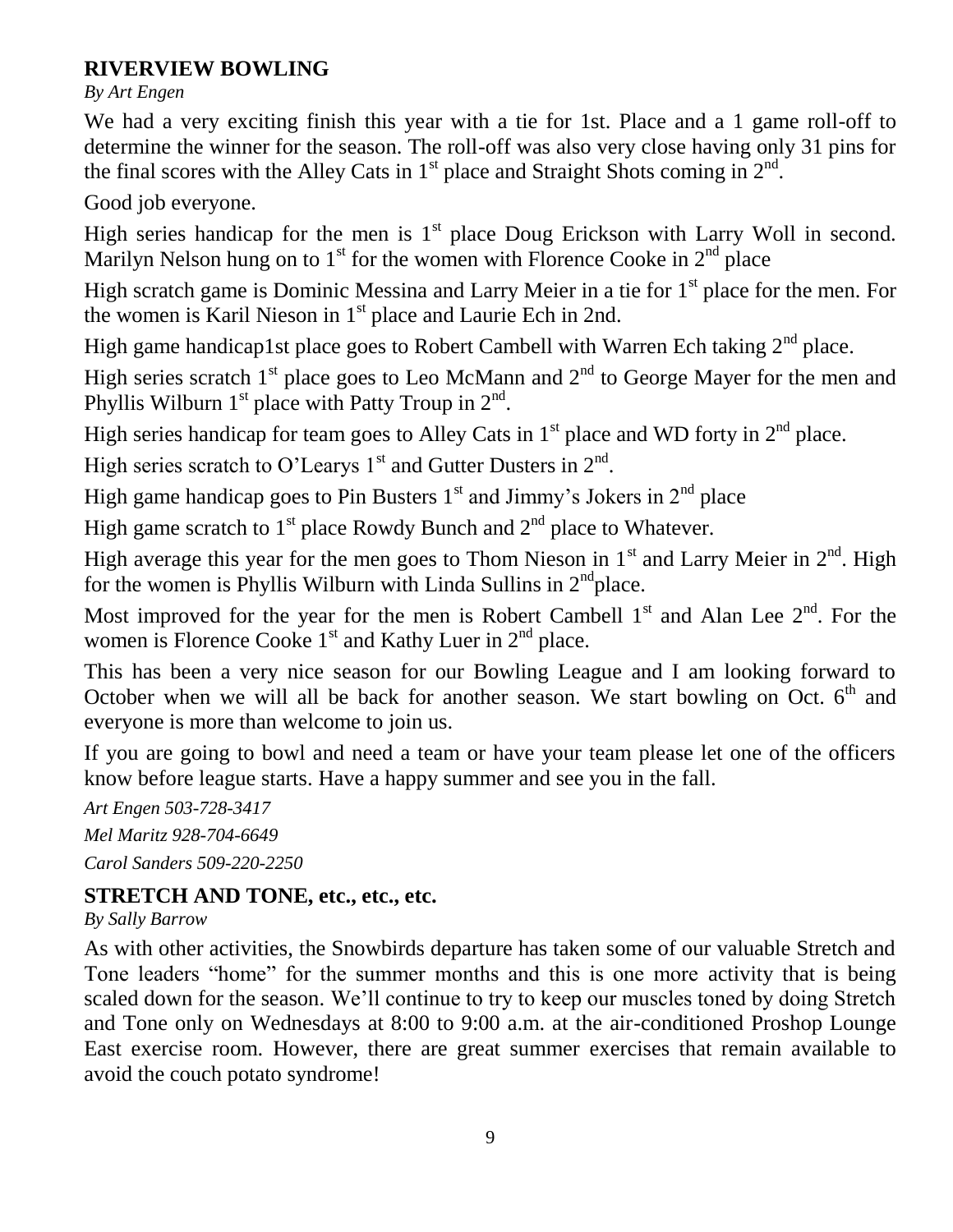The best time to get some fresh air is early in the day before it gets too hot, so get up with the sun and take a walk for your heart's sake. The pool offers exercises, including enthusiastic "Billy Jo" on tape at 6:30 a.m. for about 45 minutes with continuous exercise instruction for every part of the body. For those who need a little more shut eye, Kay Rauch plans to continue pool exercises at 9:00 a.m. (that's 9:00 instead of 10:00) on Tuesday, Thursday, and Saturday, again with instructional tape. So there's pool exercise available every day but Sunday, just pick your day and time.

Tennis and Pickleball players get out on the courts laughing and perspiring while they improve their skills and have great social time. Hit the pool to get refreshed afterwards! Our air-conditioned clubhouse offers a less crowded workout room with state of the art exercise equipment. There are lanes of shuffleboard beckoning for those preferring a more mild form of exercise and competition a little later in the day or in the evening. Get a group together to commit and play.

So no need to let those muscles retract when the temperature rises! Vigorous exercise triggers the release of endorphins, the body's natural painkillers, so don't lose an opportunity to chase pain away naturally. Besides, you'll just feel better about yourself by staying active, very likely get a better night's sleep, and meet some new friends.

Have the best possible summer here at Riverview.

### NOT YET APPROVED

### **Regular Board Meeting Minutes**

### **Tuesday, April 15, 2014**

*Minutes attested to and respectfully submitted by: Leo McMann, Association Secretary.*

President Ed McKeon called the meeting to order at 09:05 AM.

Present at the meeting: Ed McKeon, Leo McMann, Traci Dahle, Larry Meier, Karen Schlichte, and Terry Oberst. Gene Clipperton was absent.

Jennifer Myers, Administrator.

62 Association members.

### **Board Update/Comments:**

Traci Dahle announced a DVD promoting RVRV was made by Mark and Joyce Young. A copy is available from the Young's (928-542-8464) for \$2.50.

### **Comments to the Board**:

None

### **Correspondence:**

Slow down the traffic on Kobe – Bob & Sally Sobrepena, Lot 95

### **Reports:**

Administrator Jennifer Myers' reported:

We have a lot of projects on the schedule for this summer. We will get a new roof on the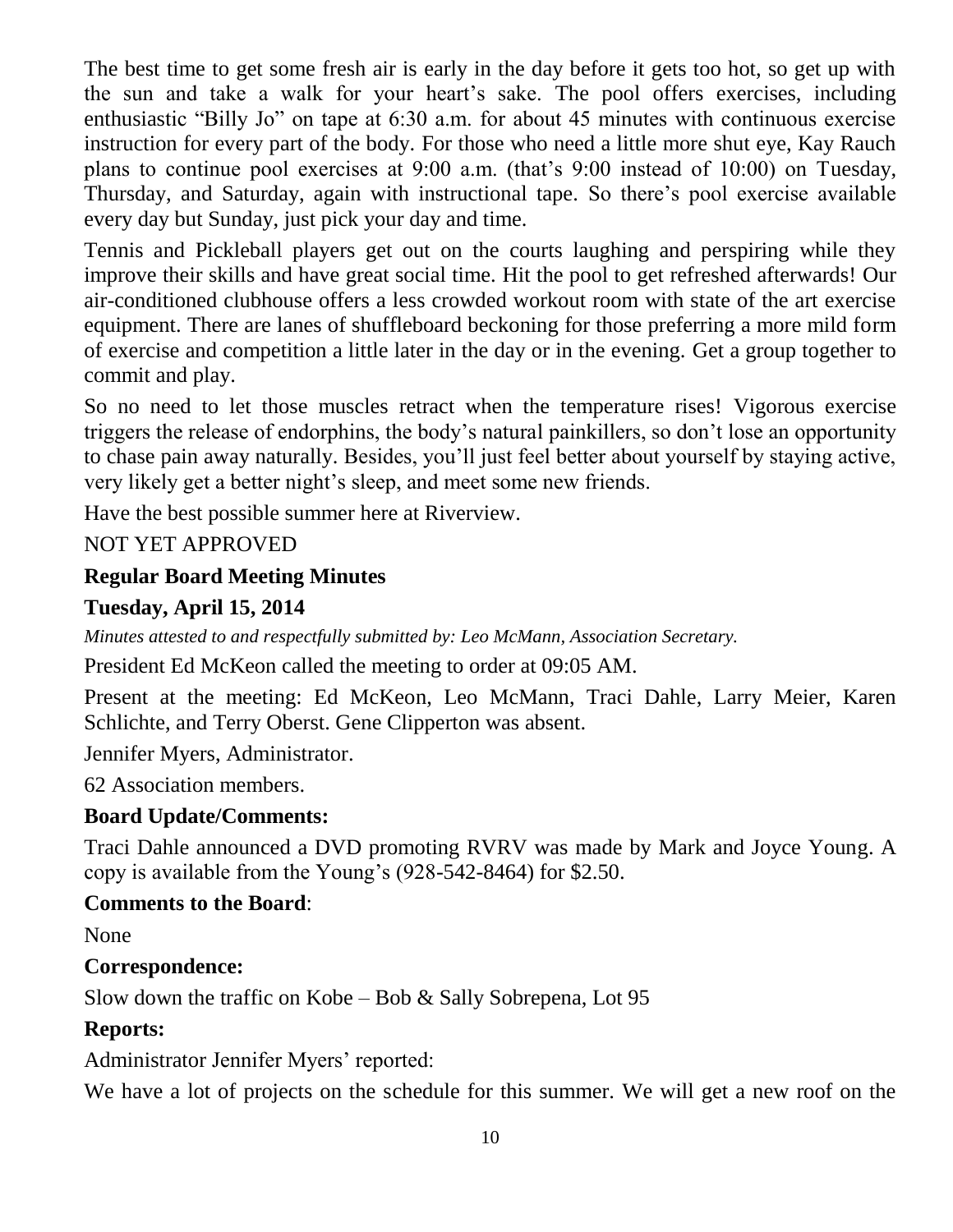clubhouse, the tennis courts are to be resurfaced, we will add some lighting on some of the streets and the barranca will be cleaned and trees and bushes will be trimmed. These are just a few of the things that will be done.

Please check out the new and improved Riverview Website. There are a few documents that need to be updated, but the real estate section is up and running. Thanks again to Jon Laughlin for his diligent effort to make this happen.

The "Riverview" sign made out of rock on the hill as you enter through the main gate is complete. The "W" needs a little work, but all in all, it looks great!

I would like to thank all of our volunteers for the hard work they put into making Riverview what it is!

Please remember to check out in the office before you leave for the summer. If you have one of the bulk account internet modems, please let the office know so that it can be shut off until your return. Otherwise, you will be charged for those months.

I hope everyone has a great summer!

Treasurer Report reported by Karen Schlichte.

Leo McMann reported the ACC has received 220 request in the period Jan 2014 – to date.

Carol Johnson, Safety Committee Chairman, minutes of their regular meeting was discussed.

### **Approval of the Agenda:**

Terry Oberst moved to approve the Agenda, seconded by Karen Schlichte. The motion passed unanimously.

### **Approval of the Consent Agenda:**

The consent agenda included the Approval of the following:

Minutes of March 18, 2014 Regular Board Meeting

Agenda Item #14.04.01 approval of Rose Lee McGlynn Lot 253 and Sandie Gaisbauer Lot 567 to the Election Committee – Stan & Sandy Heldt Lot 279 to the Activities Committee.

Traci Dahle moved and Terry Oberst seconded the motion to approve the consent agenda as presented. The motion passed unanimously.

### **Unfinished Business:**

### **New Business:**

Agenda Item #14.04.02 Election Committee Policy Statement. Traci Dahle moved and Larry Meier seconded to approve the Election Committee's revised Policy. Motion passed unanimously.

Agenda Item #14.04.03 Standing Committee Policy Statement. Traci Dahle moved and Terry Oberst seconded to approve the Standing Committee Policy. Motion passed unanimously.

Agenda Item #14.04.04 George Mayes Appeal Lot #290. Will Walker made an appeal to the Board for the Board to approve the fence George Mayes built without approval from the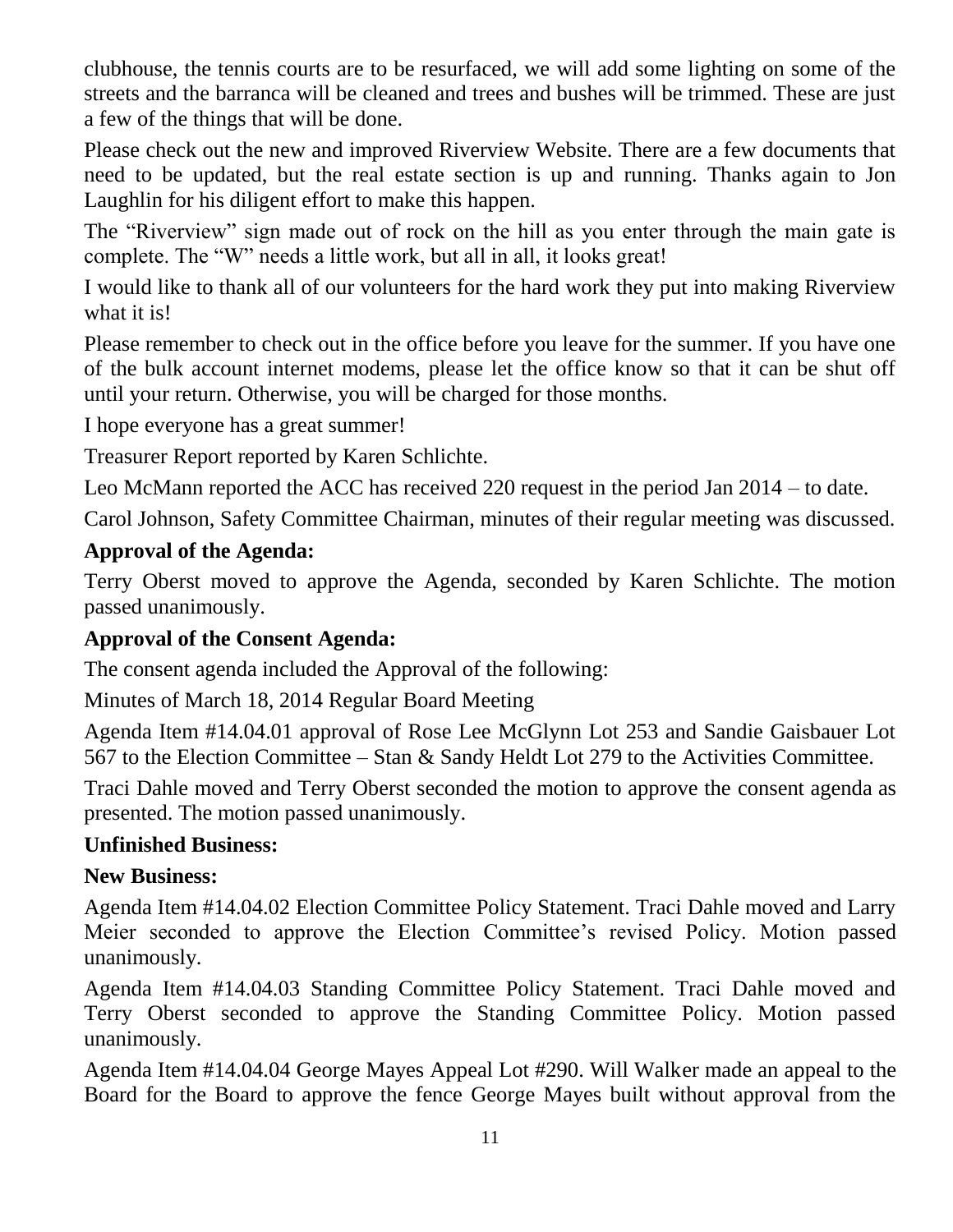Architectural Control Committee. Ed McKeon moved and Leo McMann seconded the motion to NOT approve George Mayes fence. Motion passed unanimously. Will Walker then stated they will take the fence down.

Agenda Item #14.04.05 Repair lighting from Clubhouse to horseshoe pits. Terry Oberst moved and Karen Schlichte seconded to approve replacing lighting near steps, dumpster area and horseshoe pit area. Cost not to exceed \$1,600. Motion passed unanimously.

Agenda Item #14.04.06 AED Defibulator & AED Cabinets. Terry Oberst moved and Traci Dahle seconded to approve the purchase and install 1 AED Defibulator and 2 AED cabinets with alarms. Cost not to exceed \$2,150. Motion passed unanimously.

Agenda Item #14.04.07 Engineering Services for Grand Room AC. Leo McMann moved and Terry Oberst seconded to approve hiring an engineer to redesign and oversee construction of Grand Room air conditioning Cost not to exceed \$5,000. Motion passed unanimously.

Agenda Item #14.04.08 Roof Repair Consultant. Traci Dahle moved and Larry Meier seconded to approve hiring a consultant for the roof repair project. Cost not to exceed \$7,000. Leo McMann moved and Terry Oberst seconded to amend the cost not to exceed \$27,000. Both motions passed unanimously.

Agenda Item #14.04.09 Thorny Tree Removal. Leo McMann moved and Karen Schlichte seconded to approve removal of all trees and bushes that have thorns and/or could cause a safety issue. Motion failed unanimously.

Agenda Item #14.04.10 Change Color of Tennis Court. Larry Meier moved and Karen Schlichte seconded to approve the color change for the tennis courts to match pickleball court colors. Motion passed unanimously.

Agenda Item #14.04.11 Items for Disposal. Tracie Dahle moved and Karen Schlichte seconded to approve disposal of surplus equipment. Surplus equipment consists of 2 golf carts, a Yamaha Mule and rusted table saw. Residents can bid on these items at the Administrators office. Motion passed unanimously.

Agenda Item #14.04.12 Removal of Association Palm Tree Lot 114. Leo McMann moved and Terry Oberst seconded to approve the removal of an association tree to be replaced by smaller in diameter Palm Tree at least 6' tall at owners expense. Motion failed unanimously.

Agenda Item #14.04.13 Inspection Process for ALL RV's. Leo McMann moved and Ed McKeon seconded to approve new inspection form for all RV Motor Homes,  $5<sup>th</sup>$  Wheels and Travel Trailers. After much input from attendees Leo McMann moved to table the motion with Karen Schlichte second. The original motion and the table motion passed with Traci Dahle dissenting. Then Larry Meier moved to reconsider the motion to table with Traci Dahle second. The reconsideration motion passed with Leo McMann dissenting. The main motion was again voted on with the motion failing unanimously.

Agenda Item #14.04.14 PIR Change for Painting structures. Leo McMann moved and Traci Dahle seconded to approve change to the Property Improvement Rules as follows: '5.2.3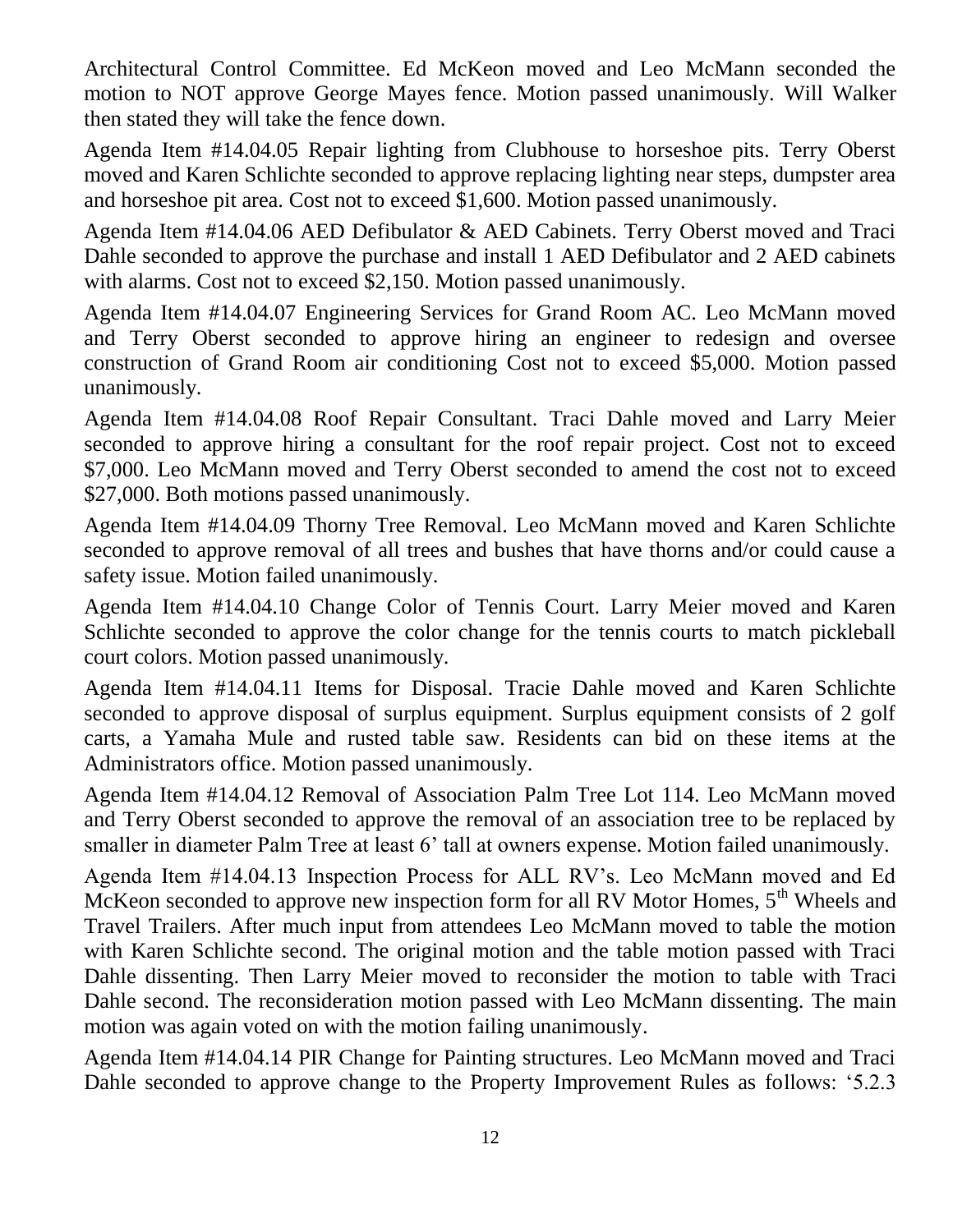Pre-approved color samples for structural painting and/or trim are available in the Administrators Office. Any colors other than the pre-approved colors must be approved by the ACC' In the discussion phase it was noted you still must get a permit to paint even with the pre-approved colors. Motion passed unanimously.

Agenda Item #14.04.15 PIR Procedure for Inspection of Lots for Sale. Leo McMann moved and Terry Oberst seconded to approve changing Property Improvement Rules as follows:

28. 1 At or before a Lot is sold the Architectural Control Committee will inspect the property and note any non-compliant issues with the property This information will be provided to the Escrow agent prior to time of closing. This information is available from the Administrator for all interested personnel.

Motion passed unanimously.

Agenda Item #14.04.16 PIR Procedure for Sale of Lots without Park Models. Leo McMann moved to remove this item from the agenda with Traci Dahle seconded. This procedure used the form that was NOT approved in 14.04.13 above. Motion passed unanimously.

Agenda Item #14.04.17 Establish a Master File for Rules, Policies and Procedures. Leo McMann moved and Traci Dahle seconded to approve establishing a Master File of all Rules, Policies, and Procedures and permit the Administrator Office to add a standard Footer to existing documents. Motion passed unanimously.

Agenda Item #14.04.18 Display Canadian Flag. Leo McMann moved and Traci Dahle seconded to approve the display of the Canadian Flag in RVRV Resort. It was noted we have over 25 Canadian residents owning lots and we have many Canadian residents who rent. Motion passed with Terry Oberst and Larry Meier opposed.

Agenda Item #14.04.19 Extend Golf Cart Parking and begin Cart Path. Traci Dahle moved and Terry Oberst seconded to approve the installation of concrete to extend the golf cart parking area and install a polypath on Tee Box #1. All cost to be paid with Pro Shop Committee funds. Leo McMann amended the motion to remove specification of concrete for the parking area Terry Oberst seconded. Ed McKeon noted this project is to be managed by the Engineering firm hired and paid for by the HOA and the Administrator. Any changes to the project are to be a written change order signed by the Engineering firm and the Administrator. Both motions passed unanimously.

Agenda Item #14.04.20 Raise Tee Box #5 by two (2) feet. Leo McMann moved and Terry Oberst seconded to approve re-work of Tee Box #5 not to exceed \$6,000. The Administrator will be responsible for this project. Motion passed unanimously.

### **Director's Comments:**

Ed McKeon and Traci Dahle wished all everyone an enjoyable summer and a safe return.

### **Executive Session:**

Adjourned to executive session at 11:02.

### **Adjournment:**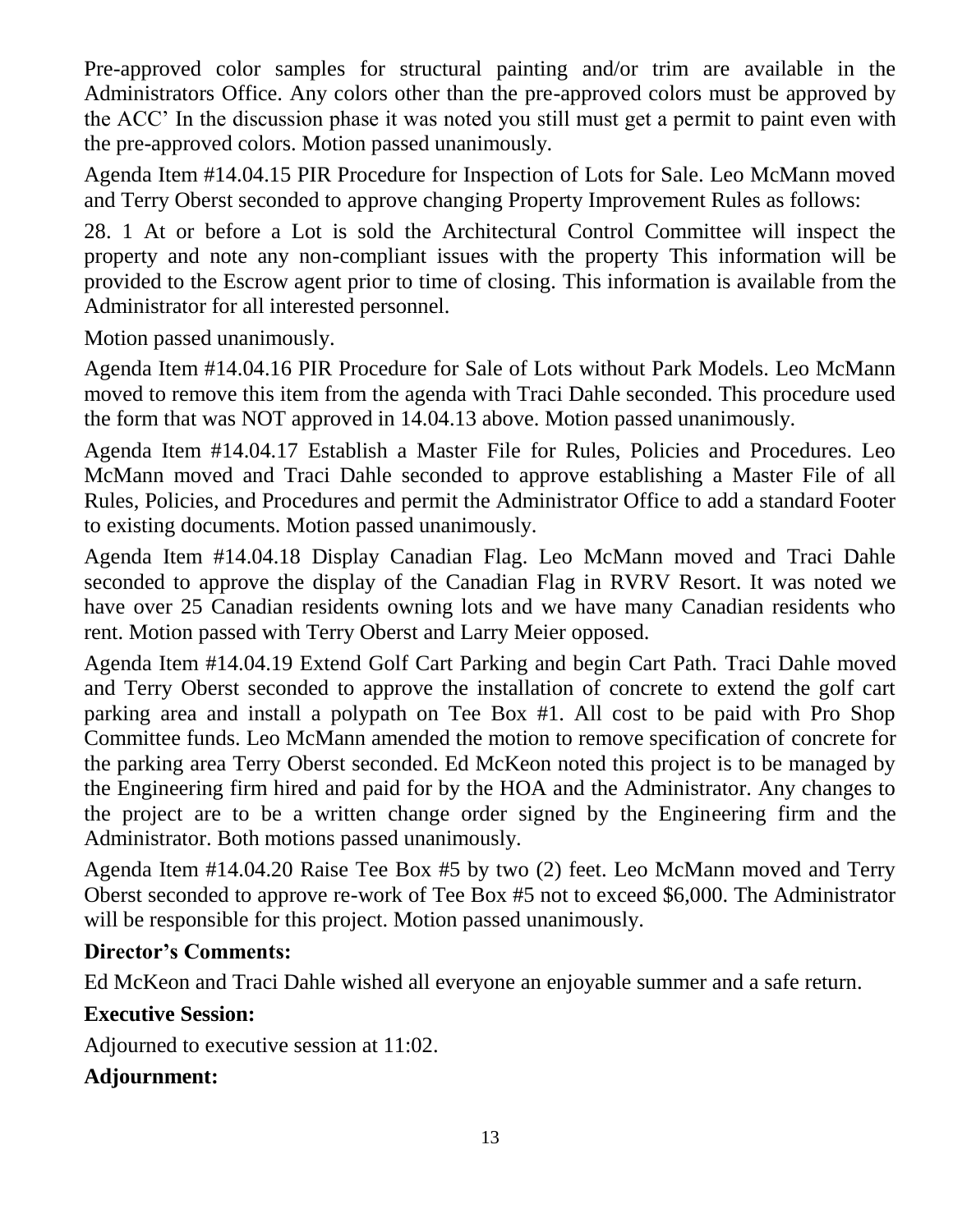Larry Meier moved and Traci Dahle seconded, to adjourn the meeting at 11:28 AM. The meeting was adjourned.

**HOA/RV STORAGE INCOME & EXPENSE STATEMENT - CASH FLOW STATEMENT** *Report by: Karen Schlichte Treasurer*

| for PERIOD: March 1, 2014 to March 31, 2014 |                   |                     |                    |                 |
|---------------------------------------------|-------------------|---------------------|--------------------|-----------------|
| <b>HOA &amp; RV STORAGE</b>                 | <b>This Month</b> | <b>Current Year</b> | <b>Budget Year</b> | <b>Variance</b> |
|                                             | Ending 3/31       | to Date             | to Date            | with Budget     |
| <b>NON-ASSESSMENT INCOME</b>                |                   |                     |                    |                 |
| <b>Banking &amp; Investment Interest</b>    | \$21.37           | \$62.91             | \$77.50            | $-$14.59$       |
| <b>Service Fees &amp; Misc. Revenue</b>     | \$7,991.08        | \$25,516.22         | \$14,907.50        | \$10,608.72     |
| TOTAL NON-ASSESSMENT INCOME \$8,012.45      |                   | \$25,579.13         | \$14,985.00        | \$10,594.13     |
| <b>OPERATING EXPENSES</b>                   |                   |                     |                    |                 |
| <b>Personnel Expenses</b>                   | \$34,348.10       | \$100,382.23        | \$110,839.50       | $-$10,457.27$   |
| <b>Utilities</b>                            | \$58,052.27       | \$128,124.19        | \$138,406.25       | $-$10,282.06$   |
| <b>Grounds Care</b>                         | \$2,803.40        | \$11,639.30         | \$9,425.00         | \$2,214.30      |
| <b>Facility Maintenance</b>                 | \$3,496.54        | \$11,526.85         | \$16,800.00        | $-$ \$5,273.15  |
| <b>Recreation Supplies &amp; Maint.</b>     | \$1,510.10        | \$5,375.02          | \$4,875.00         | \$500.02        |
| <b>New Assets/Projects</b>                  | \$2,849.00        | \$2,849.00          | \$500.00           | \$2,349.00      |
| <b>Administration</b>                       | \$5,184.40        | \$17,474.93         | \$19,600.00        | $-$ \$2,125.07  |
| <b>Member Programs</b>                      | \$0.00            | \$572.50            | \$550.00           | \$22.50         |
| <b>TOTAL OPERATING EXPENSE</b>              | \$108,243.81      | \$277,944.02        | \$300,995.75       | $-$ \$23,051.73 |
| <b>MEMBER OPERATING</b>                     | <b>This Month</b> | <b>Current Year</b> | <b>Budget Year</b> | <b>Variance</b> |
| <b>ASSESSMENT</b>                           | Ending 3/31       | to Date             | to Date            | with Budget     |
| <b>Operating Assessment</b>                 | \$103,632.75      | \$311,036.25        | \$311,036.25       | \$0.00          |
| <b>Allocation from HOA/RV Storage</b>       | $(\$100, 231.36)$ | $(\$252,364.89)$    | $(\$286,010.75)$   | \$33,645.86     |
| <b>Allocation from Golf Course</b>          | \$2,866.21        | \$19,816.50         | $(\$32,799.50)$    | \$52,616.00     |
| <b>NET OPERATING BALANCE</b>                | \$6,267.60        | \$78,487.86         | $(\$7,774.00)$     | $(\$86,261.86)$ |
| <b>Reserve Assessment</b>                   | \$11,326.25       | \$33,978.75         | \$33,978.75        | \$0.00          |
| <b>Reserve Other Income</b>                 | \$1,075.11        | \$1,385.06          | \$1,500.00         | (\$114.94)      |
| <b>Reserve Expenses</b>                     | \$9,473.02        | \$11,261.50         | \$47,225.00        | $(\$35,963.50)$ |
| <b>NET RESERVE GAIN or (LOSS)</b>           | \$2,928.34        | \$24,102.31         | (\$11,746.25)      | \$35,848.56     |
|                                             | <b>Beginning</b>  | <b>Net</b>          | <b>Ending</b>      |                 |
|                                             | <b>Balance</b>    | <b>Change</b>       | <b>Balance</b>     |                 |
| <b>RESERVE BALANCE</b>                      | \$1,002,373       | \$2,928.34          | \$1,005,301        |                 |

#### **GOLF COURSE INCOME & EXPENSE STATEMENT - CASH FLOW STATEMENT**

*Report by: Karen Schlichte Treasurer*

#### **for PERIOD:March 1, 2014 to March 31, 2014**

| <b>GOLF COURSE</b>             | <b>This Month</b> | <b>Current Year</b> | <b>Budget Year</b> | <b>Variance</b> |
|--------------------------------|-------------------|---------------------|--------------------|-----------------|
| <b>OPERATIONS</b>              | Ending 3/31       | to Date             | to Date            | with Budget     |
| <b>GOLF INCOME</b>             |                   |                     |                    |                 |
| <b>Resident Fees</b>           | \$14,910.84       | \$45,874.00         | \$18,150.00        | \$27,724.00     |
| <b>Non-Resident Fees</b>       | \$11,938.09       | \$33,916.19         | \$15,200.00        | \$18,716.19     |
| <b>Pro Shop Sales</b>          | \$1,885.45        | \$4,383.14          | \$1,150.00         | \$3,233.14      |
| <b>Miscellaneous Revenue</b>   | \$182.11          | \$710.40            | \$968.75           | $-$ \$258.35    |
| <b>TOTAL GOLF INCOME</b>       | \$28,916.49       | \$84,883.73         | \$35,468.75        | \$49,414.98     |
| <b>GOLF OPERATING EXPENSES</b> |                   |                     |                    |                 |
| <b>Personnel Expenses</b>      | \$9,862.90        | \$28,936.06         | \$32,282.00        | $-$ \$3,345.94  |
| <b>Utilities</b>               | \$3,525.25        | \$8,752.93          | \$12,093.75        | $-$ \$3,340.82  |
| <b>Grounds Care</b>            | \$245.41          | \$1,860.13          | \$10,630.00        | $-$ \$8,769.87  |
| <b>Facility Maintenance</b>    | \$5,432.92        | \$10,292.29         | \$4,900.00         | \$5,392.29      |
| <b>New Assets/Projects</b>     | \$0.00            | \$0.00              | \$0.00             | \$0.00          |
| Administration                 | \$6,679.66        | \$11,000.79         | \$6,787.50         | \$4,213.29      |